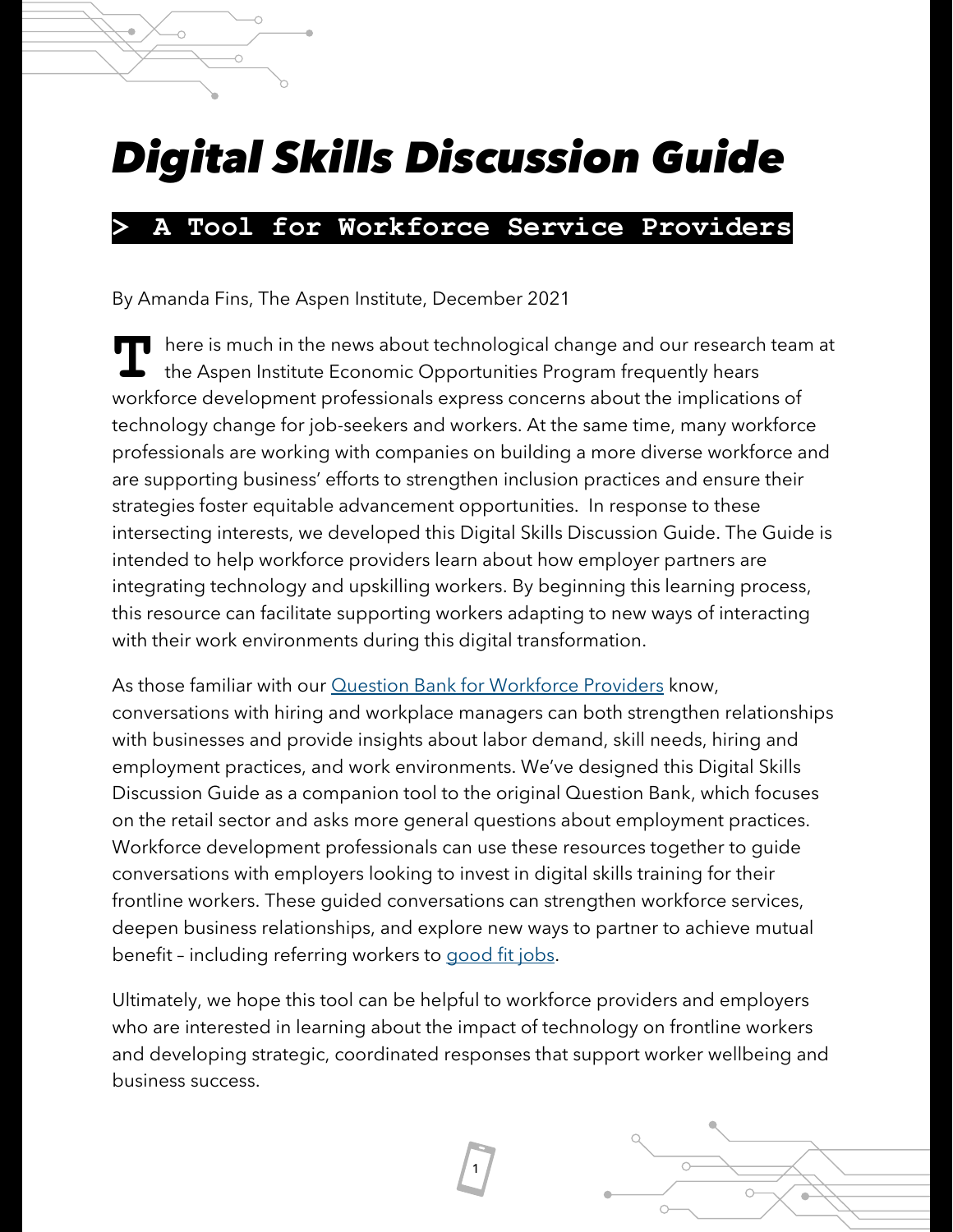

Conversations with employers about digital skills can help workforce professionals:

- > Learn about how the daily work of frontline occupations may be changing as industries apply new technologies
- > Learn about how the frontline workforce is adapting and learning in response to changes, and what supports can enable digital skill development that is widely accessible and equitable
- > Learn about promising approaches to digital skills training within and outside the workplace that lead to career advancement and wage increases
- > Learn the ways in which digital skills training investments can be paired with job quality supports to enable career advancement and wage increase opportunities for frontline workers
- > Learn about any challenges finding, recruiting, and/or retaining workers with the skills needed for an occupation
- > Learn about and find opportunities to support efforts to build greater diversity in the digital workforce

This discussion guide is based on [a series of conversations](https://www.aspeninstitute.org/of-interest/how-2020-affected-businesses-skills-and-equity-at-work/) that our research team held with business representatives from a range of industry sectors during 2020 and 2021. We explored how businesses are adopting technology in the workplace, how COVID-19 accelerated these efforts, how digital transformation is impacting skill expectations for frontline workers, and what approaches businesses are taking to support development of digital skills for frontline workers. By facilitating learningfocused conversations, we encouraged employers to articulate their digital skills needs and consider the training and supports they could provide to strengthen worker stability and equitable advancement. The experience of conducting those conversations inform this guide.

We hope that this discussion guide will help you begin an ongoing dialogue with a range of employers that provides practical information to help strengthen your employer relationships and workforce services. Where possible, to supplement your conversations with business representatives, we also encourage you to speak directly with frontline workers about their experiences with technology change. Their experience on the job is valuable expertise that can improve our approach to potential digital skills solutions. See our resource, [Centering Worker Voice](https://www.aspeninstitute.org/publications/centering-worker-voice-in-employer-engagement-and-program-design-a-guide-for-workforce-organizations/) in [Employer Engagement and Program Design,](https://www.aspeninstitute.org/publications/centering-worker-voice-in-employer-engagement-and-program-design-a-guide-for-workforce-organizations/) for ideas about how to engage frontline workers in your learning process.

**2**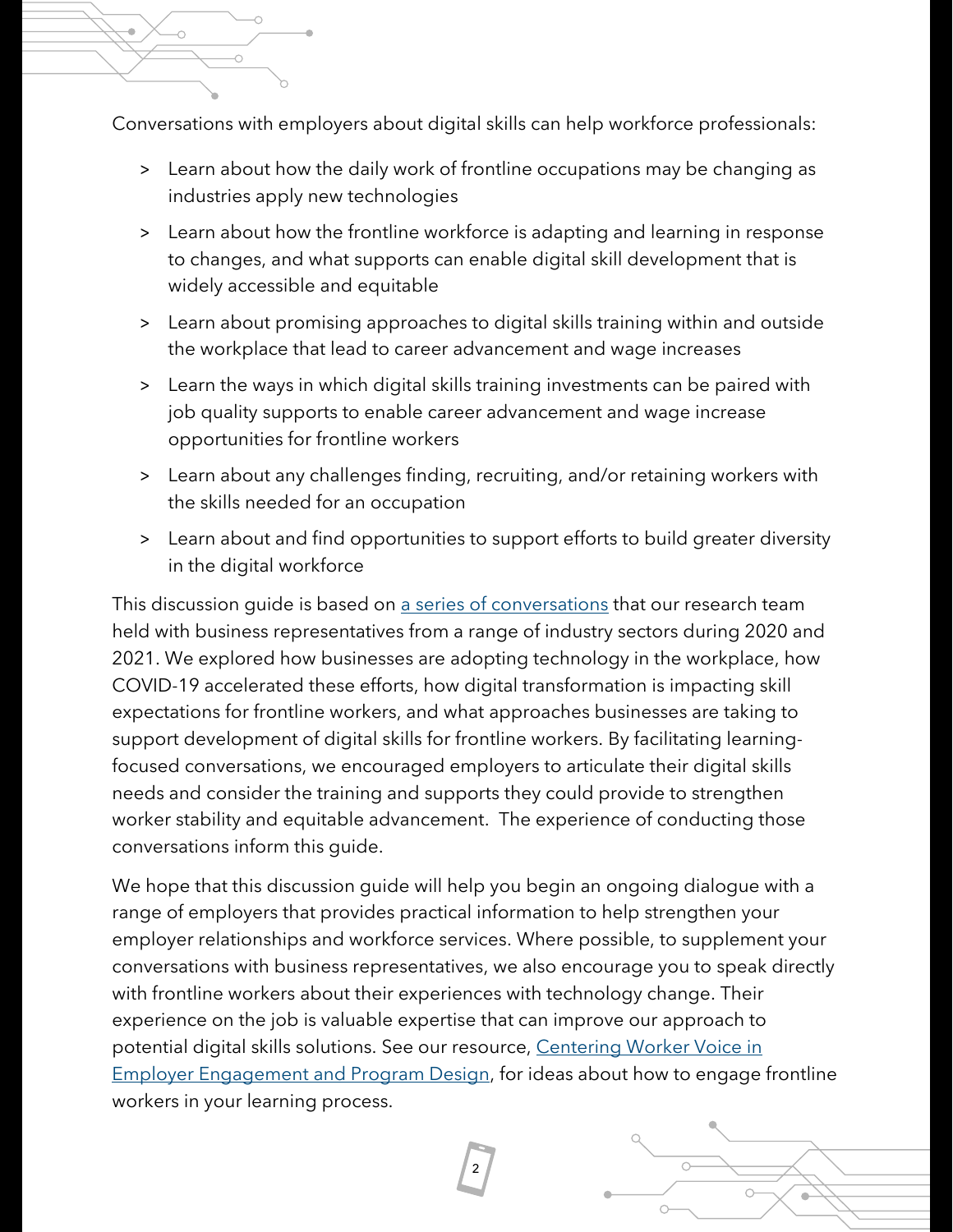#### **> Let the Conversation Guide Your Questions**

hen you take a look at the questions below, you'll see that there are far too many questions to ask in one session. You should pick and choose a mix of questions based on your objectives, the stage of your relationship, and what you already know about this employer and the local industry. You may find that some questions feel right for first discussions and others would feel more comfortable once you've established rapport. With this in mind, each section provides a number of open-ended questions with potential follow-up questions to encourage the employer to share their approach. We suggest you listen closely and let the context you hear shape the questions you ask next from the list that follows. Additionally, some of the questions included here – such as questions about the diversity of the workforce – may be sensitive. It's valuable to communicate that the intent is not to discern whether they have the right answers to the questions, but rather to use the conversation as a mutual learning opportunity and jumping off point for any future conversations or work you may do together. The goal is to learn from each other to improve the experience of workers and contribute to the success of the business. Lastly, it's good practice to let the employer know at the beginning of the conversation what you plan to do with the information shared. You may also want to ask about any confidentiality concerns they have in order to address this early and create an environment where they feel open to sharing. **W**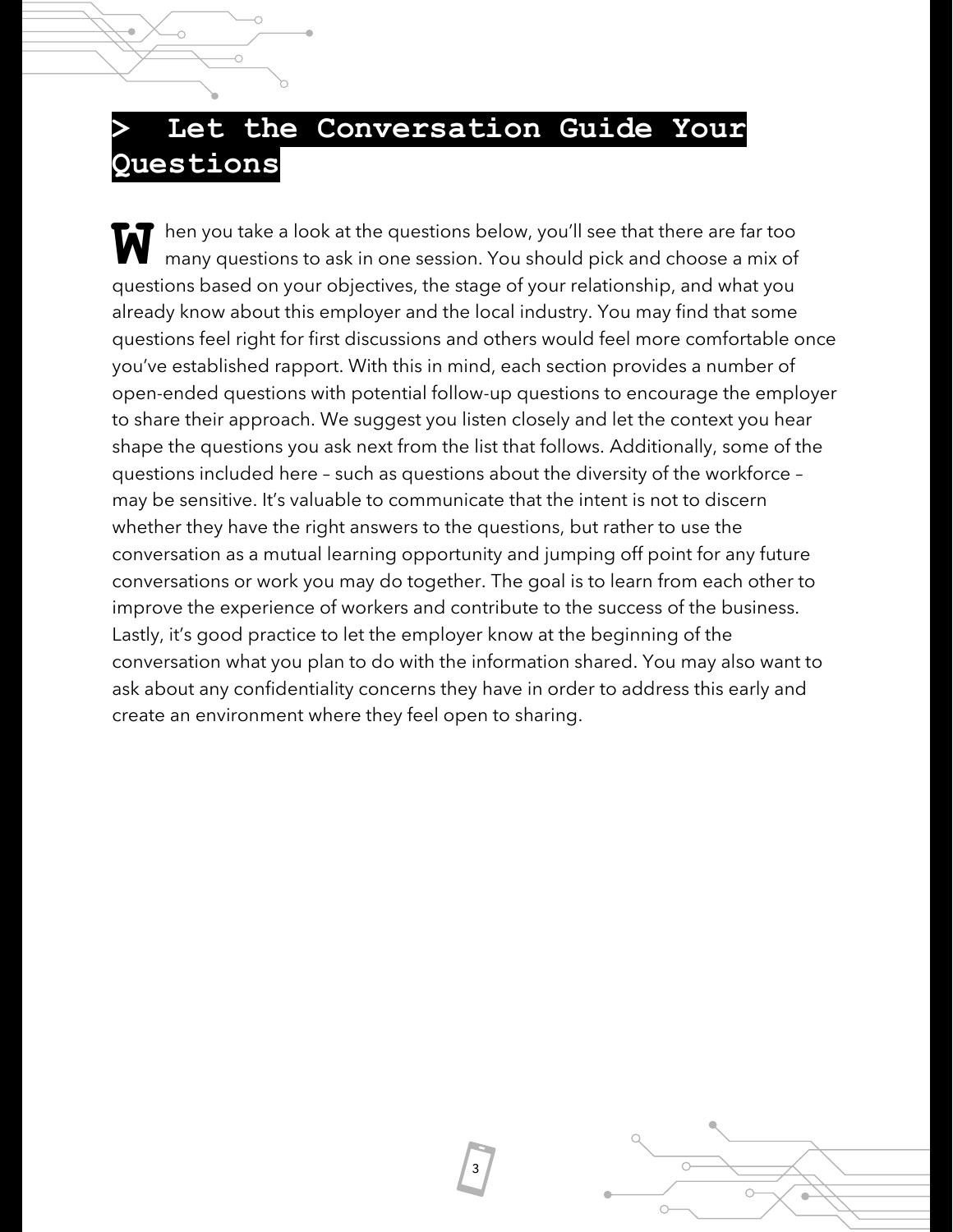#### **> Prepare for Your Conversation**

 $\Box$  X

Before going into a conversation with an employer, consider what your goal for the discussion is. Is it to inform your organization's training programs for jobseekers? Is it to help identify candidates to refer for employment? This will ensure you are selecting questions most helpful for your goal.

Additionally, preparing for your conversation by doing a little "desk research" in advance is good practice. Here are a few questions to explore before going into your conversation to get a good sense of your intended trajectory for the discussion:

- What occupation(s) do you want to talk about?
- Has the company (or the occupation) been in the news recently? Have you seen stories related to the digitalization of work processes or other technology changes?
- What do you and others in your workforce development community know about the company's investments in technology, and how they may have changed the nature of the work for frontline workers? For example, a local retailer has installed kiosks in the lobby; how has this changed the job tasks and skill needs of workers?
- Can you learn anything about how the company describes digital skill requirements from job postings on their career site?
- Is the company unionized? If so, which occupations are part of the union? Do you know whether the union has been involved in conversations about technology implementation?

**4**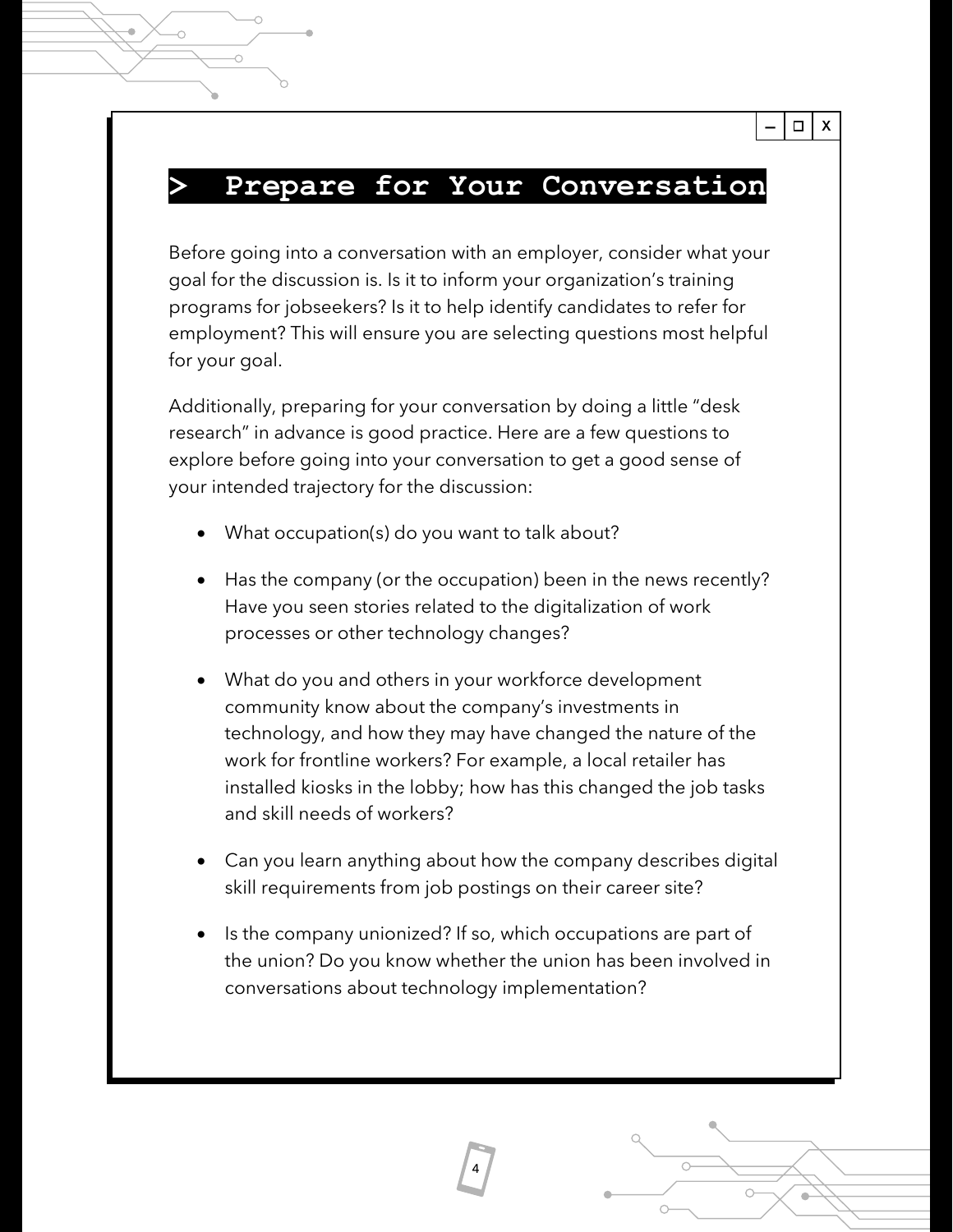### **> 1. Questions to Understand the Business and Your Target Occupation(s)**

 $\bigcirc$ 

Ō

| Approximately how many employees in the business fill this role?                                                                                                                                                                     |
|--------------------------------------------------------------------------------------------------------------------------------------------------------------------------------------------------------------------------------------|
| What is the typical education level for employees in the occupation?                                                                                                                                                                 |
| How easy or difficult do you find it to attract and retain employees in this<br>position? Are digital skills a factor?                                                                                                               |
| Are employees in this occupation working remotely?                                                                                                                                                                                   |
| What are some top-of-mind digital skills challenges impacting this occupation<br>now?                                                                                                                                                |
| Are these challenges similar or different for employees in other occupations?<br>$\geq$                                                                                                                                              |
| $\mathbf{r}$ and $\mathbf{r}$ are the set of the set of the set of the set of the set of the set of the set of the set of the set of the set of the set of the set of the set of the set of the set of the set of the set of the set |

 $\Box$  How do digital skills affect the role of these employees in terms of day-to-day operations and business productivity?

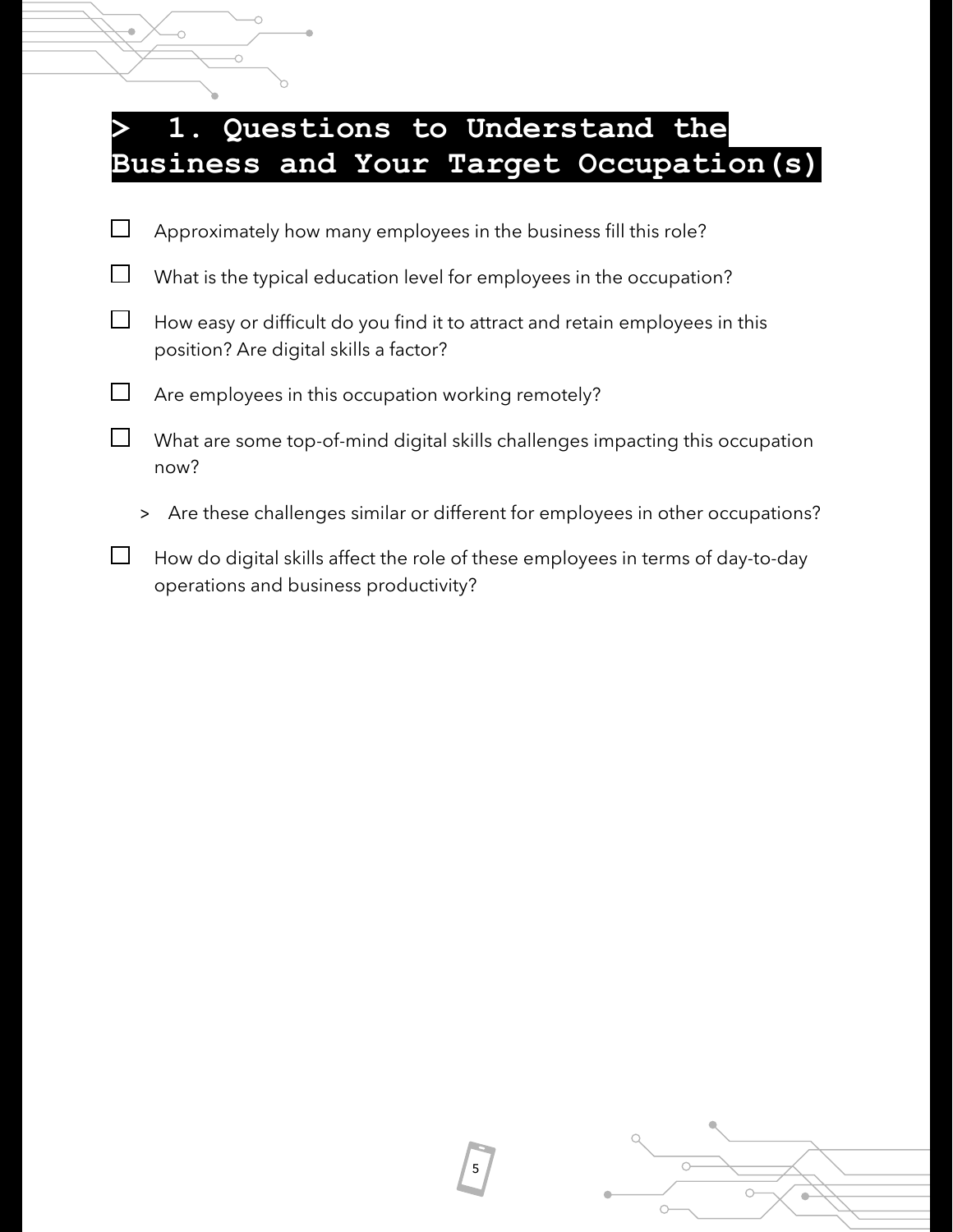#### **> 2. Questions about Current Workforce Skills Needs**

- Do your employees in [target occupation] use [specific technology devices] (e.g., computers, mobile devices)? What do they use [device] for?
	- > Where are the [devices] located? Are they shared [devices]?
	- > What type of support do they have for set-up and troubleshooting?
	- > In the last 6 months, have they started doing new things at work using the [devices]? What are they?
	- > What kinds of things are employees having trouble with? What types of approaches is the company taking to address these?
- $\Box$  What other kinds of new technology or devices do your employees use?
	- > How do they use them?

Ċ

- > How do they troubleshoot and what kind of support is there for set-up and troubleshooting?
- > What new things do your workers do with this new technology?
- $\Box$ Can you describe the digital skills your organization expects for employees in [target occupation], and why they are important in the current work environment?

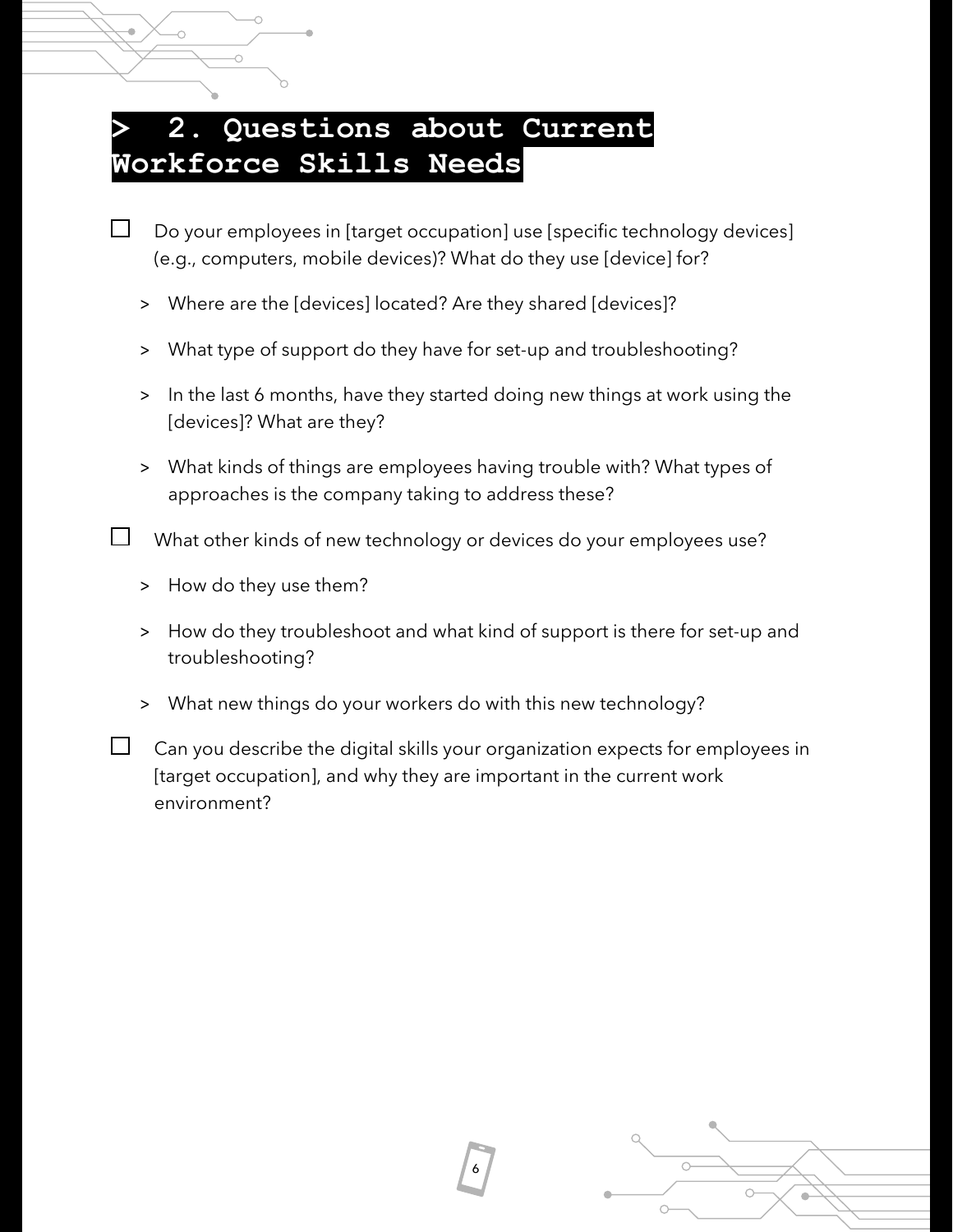Could you provide examples of the ways that frontline workers use technology  $\Box$ at work?

Ö

Ö

> To what extent is [skill from the chart below or otherwise mentioned] important for frontline workers to perform their jobs?

| Interacting with digital<br>devices (e.g.,<br>computers, mobile<br>devices etc.) |                                                                                | Using basic software<br>(e.g., email, word<br>processing applications,<br>etc.) |                                                                           | Digital collaboration<br>(e.g., Google Docs,<br>Microsoft Teams, etc.) |                                                                     |
|----------------------------------------------------------------------------------|--------------------------------------------------------------------------------|---------------------------------------------------------------------------------|---------------------------------------------------------------------------|------------------------------------------------------------------------|---------------------------------------------------------------------|
| Knowledge<br>about<br>cybersecurity as<br>it relates to their<br>occupation      | Interacting with<br>and managing<br>automated<br>processes in the<br>workplace |                                                                                 | Collecting and<br>interpreting data<br>as it relates to the<br>occupation |                                                                        | Using<br>occupation-<br>specific digital<br>platforms or<br>devices |

 $\Box$ Are there things that are currently changing, or plans to make changes, that would affect the digital skills that your frontline workers are using to perform their roles?

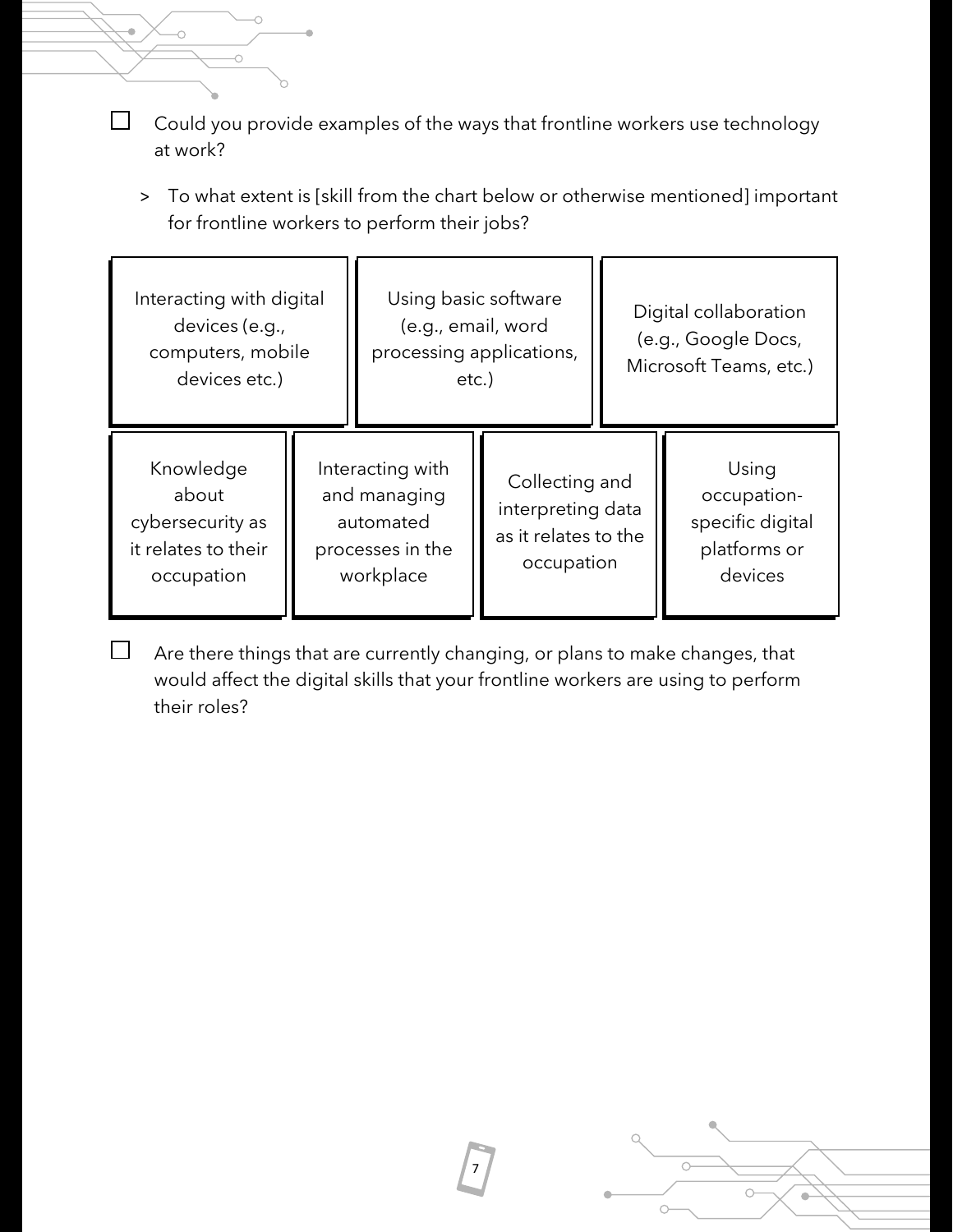## **> 3. Questions about Hiring Practices**

| $\Box$ | Have you gone through a process to identify the digital skills needed for this<br>occupation?                                                  |
|--------|------------------------------------------------------------------------------------------------------------------------------------------------|
|        | Which skills do you require at hire, and which will you train for?                                                                             |
| ⊔      | Have you revised your position descriptions and job postings to reflect needed<br>digital skills?                                              |
| $\Box$ | What evidence do you look for on applications that the applicant has those<br>skills? (e.g., degrees, certifications, badges, work experience) |
| $\Box$ | How do you screen applicants for digital skills (job description, interview<br>process)?                                                       |
| $\Box$ | Do any of your interviews involve tests, project work, or tasks you ask applicants<br>to complete?                                             |
|        | Can you tell us the different ways that your company relies upon technology to                                                                 |

**8**

support recruiting and hiring?

ó

 $\overline{\circ}$ 

 $\circ$ 

r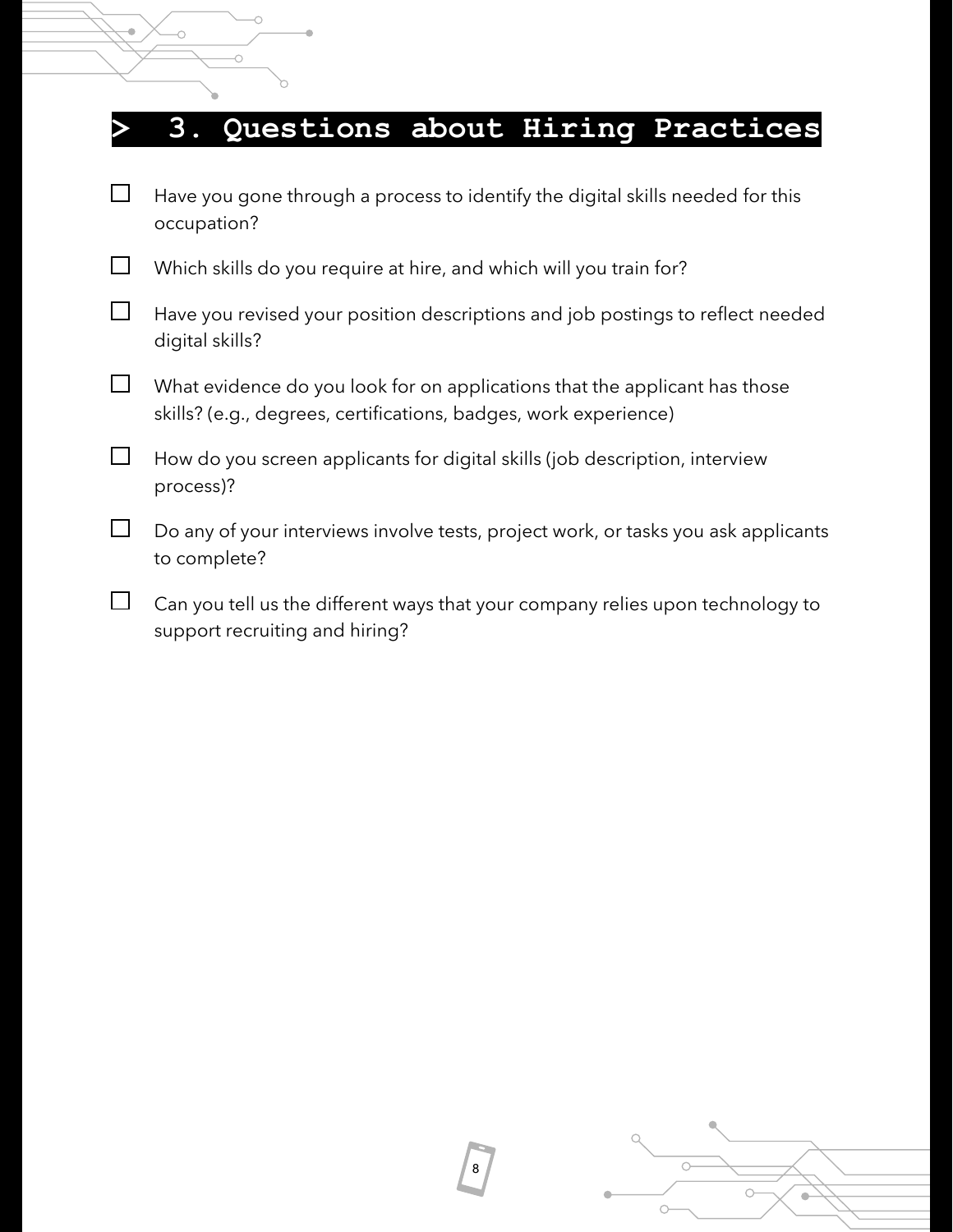### **> 4. Questions about Training Practices**

- What kinds of programs and supports do you offer to build digital skills? Have you found any particularly helpful strategies to support frontline workers building the digital skills they need to perform their work? Why was it helpful?
- $\Box$ How do workers learn about training offerings and their relationship to advancement opportunities?
- $\Box$ What kinds of formats do you provide the trainings in? (e.g., classroom, virtual, lab) Are they offered in multiple languages? What have you learned about what works for your workers?
- $\Box$ Are workers paid to participate or do they participate on their own time? Are there incentives for participation (e.g., explicit paths for advancement)?
- $\Box$ Have you ever partnered with other organizations to support development of digital skills for your workers? If yes, how so?
- $\Box$ Are you working on developing any new trainings to build digital skills for frontline workers?
- $\Box$ What kinds of investments are being made to support utilization of technology for employees at your company? (e.g., investments in technology such as internet bandwidth, equipment purchases, trainings, tuition assistance, etc.)
- $\Box$ We understand employees may be encountering multiple personal challenges that could affect their ability to work. What are some of the ways your company is thinking about helping these employees to participate in and complete digital skills training programs?
- $\Box$ How likely are your workers to take advantage of your company's programs and supports? Do certain groups of people participate in higher or lower numbers? Can you tell us why?
- $\Box$ Have digital skills implemented across your workforce changed who at your company can do the work? What kinds of considerations has this raised?

**9**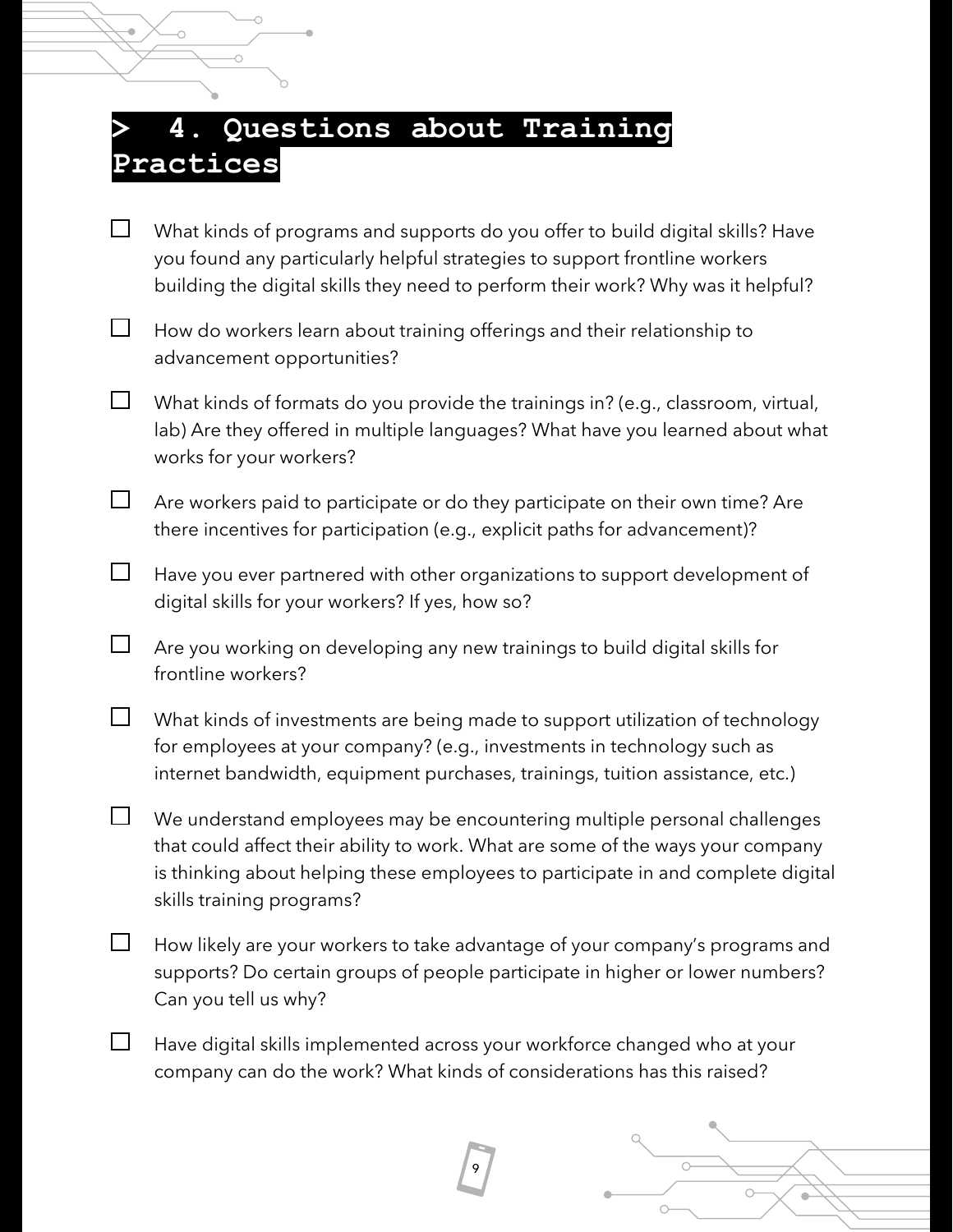#### **> 5. Questions about Equity in Digital Skills Training and Advancement**

Does your company have diversity goals as it relates to race, gender, age, ability, etc.? If so, how have these goals informed implementation of your digital skills training?

- > How would you describe the diversity of your workforce? Does this diversity reflect your community? At the frontline level? At the supervisor level? At the management level?
- > What successes and challenges have you had in hiring a diverse workforce that reflects the makeup of your community?

 $\Box$  Are there digital skills requirements that have to be met to be considered for a raise or promotion?

- > If so, are these requirements clearly defined and easily accessible for workers? In what ways can workers learn what additional digital skills they may need to advance at the company?
- > In what ways are employees able to demonstrate that they're ready for advancement?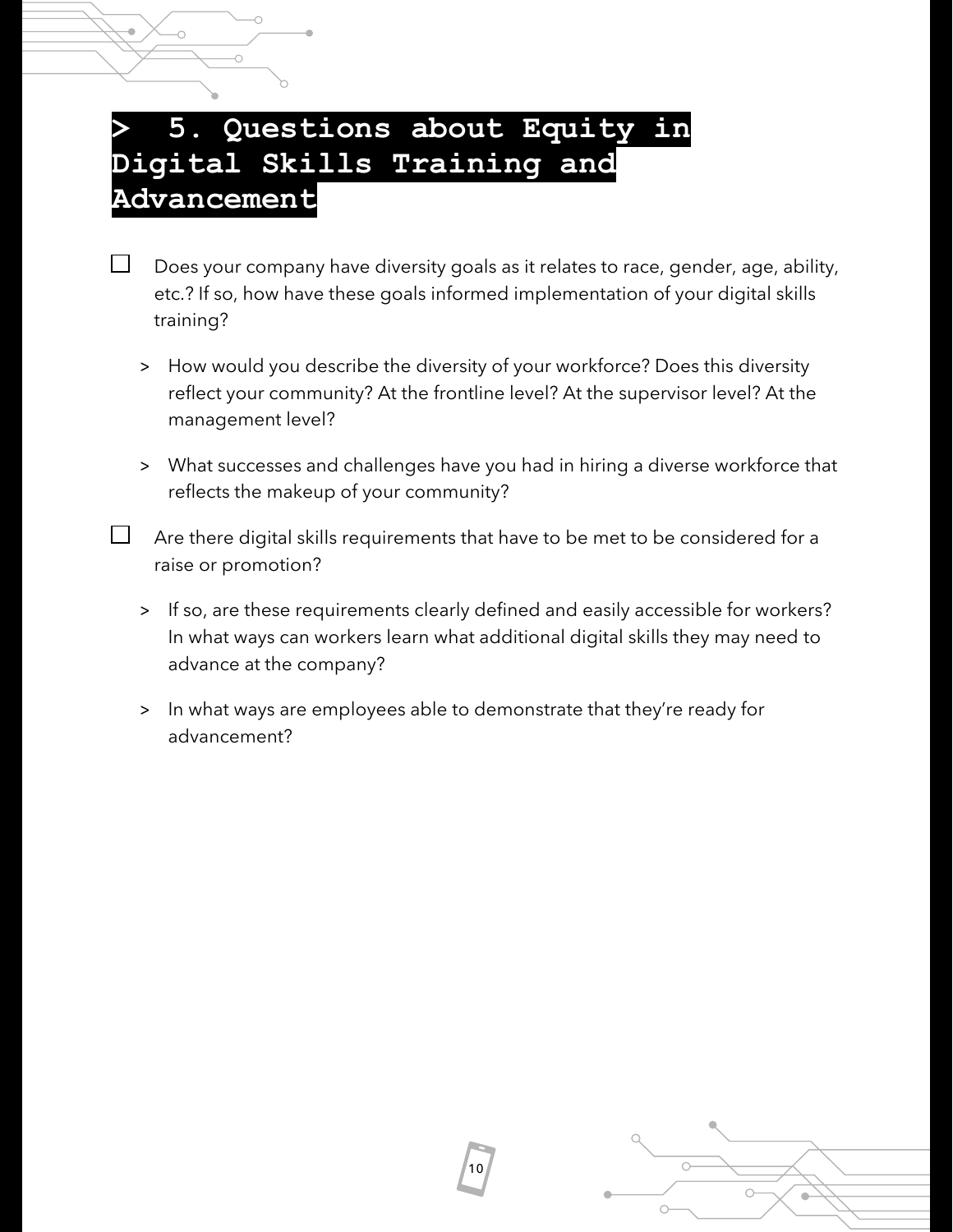# $\bigcirc$  $\circ$

#### **> Wrap up & Reflection**

- $\Box$ Do you have a sense of what types of digital skills will be needed in your workforce in the next 2-3 years? In the long term?
- $\Box$ Is there something important to digital skills we haven't asked about? Anything else you would like us to know?
- $\Box$ Is there anyone else at your company we should talk to, to learn more about how technology change is impacting the business and its workforce needs?